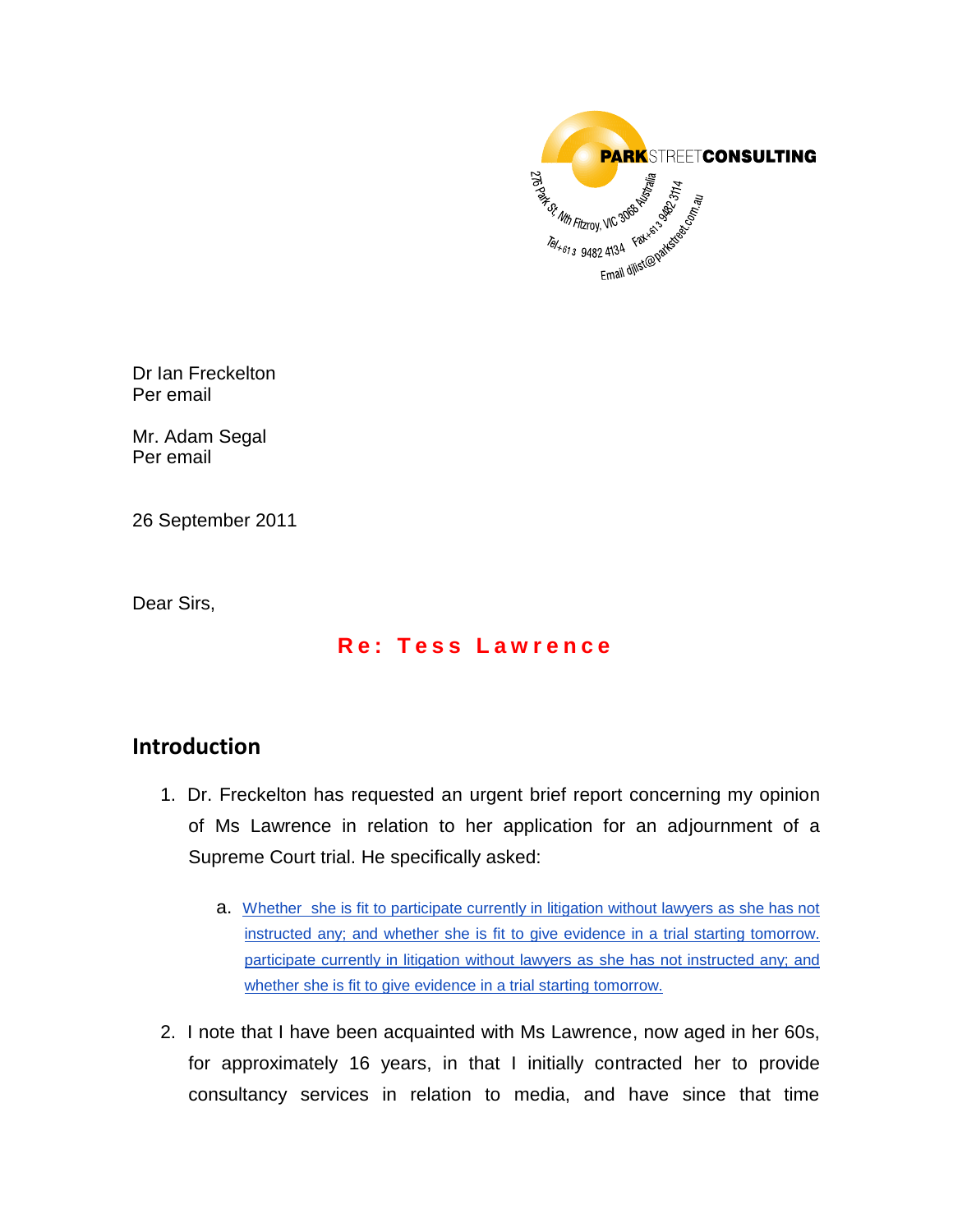maintained minimal occasional contact with her. I note that she made two clinical referrals to me in that period.

- 3. I have had no previous clinical involvement with her prior to the appointment today.
- 4. She recently contacted me by telephone, in severe distress, in relation to the current litigation. In that context, I referred her to Mr. Crewdson for opinion and treatment.
- 5. Today Dr Freckelton contacted me by telephone and email, referring to a report from Mr. Crewdson, and requesting (in Mr. Crewdson's absence) an urgent assessment along the above lines.
- 6. I was able to interview her, and then subsequently spoke briefly by telephone with Mr. Crewdson, with whom it was agreed that I would give evidence if required in Court.
- 7. I was provided with Ms. Lawrence's affidavit, including the report by Mr. Crewdson.

### **Assessment**

- 1. In my previous dealings with Ms Lawrence, I found her to be intelligent and robust, and committed to principles of social justice and human rights.
- 2. Currently, she presented as highly distressed, complaining of a number of symptoms including depression and a loss of competence. Although her cognitive skills appeared within or above the normal range, she frequently became tearful, several times to the point of sobbing without visible control. Her difficulties with communication were as described by Mr. Crewdson, although probably to a lesser degree.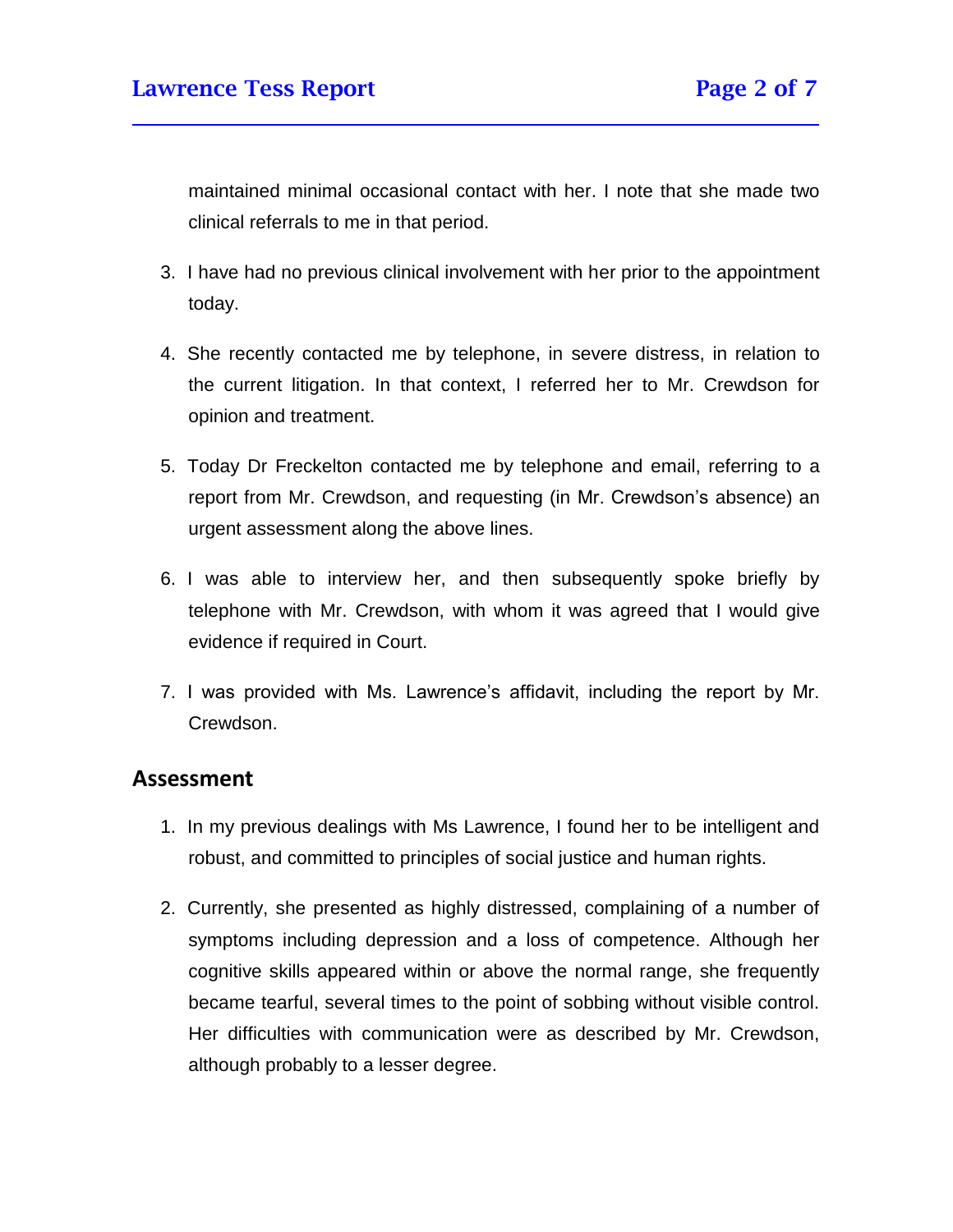- 3. On examination, there were no gross signs of psychiatric disorder in relation to her fundamental psychological functioning beyond the severity of her distress as it impaired her ability to communicate effectively.
- 4. She reported that her current functioning had been catastrophically impaired by an incident in May 2011 (as described in her affidavit material):
	- *a. I was accosted by a lawyer named Richard Ashley and threatened that if I didn't change my evidence I would be annihilated by the NAB.*
	- *b. I never expected to be threatened with death [crying] by a lawyer in a courtroom. For days I was in a foetal position. I don't know what's happened to me. I would have thought it would be a minor incident, but I was too scared to even go out of the building.*
	- *c. The lawyer must have waited for me outside the courtroom. The bank is trying to bankrupt me and he was there and red-faced and frothing at the mouth. I was totally unprepared for it. I'd never thought that a man I'd had a discussion with in an office would act like that. I couldn't have expected to get death threats.*
	- d. *The magistrate said he wasn't interested in what happened outside the courtroom, only inside. So I've lost my courage. It's been stolen from me. I feel like a rape victim.*
- 5. She reported that she had experienced many examples of violence and death in a war context, as in the following:
	- a. After the Gulf War, I was in Kuwait and Iraq, and on the border, and I saw all these soldiers on the road dead. I just saw the power of missiles against tanks. It was a Disneyland of horror. I saw the head of another human being in a sack. I get these flashbacks of that too. I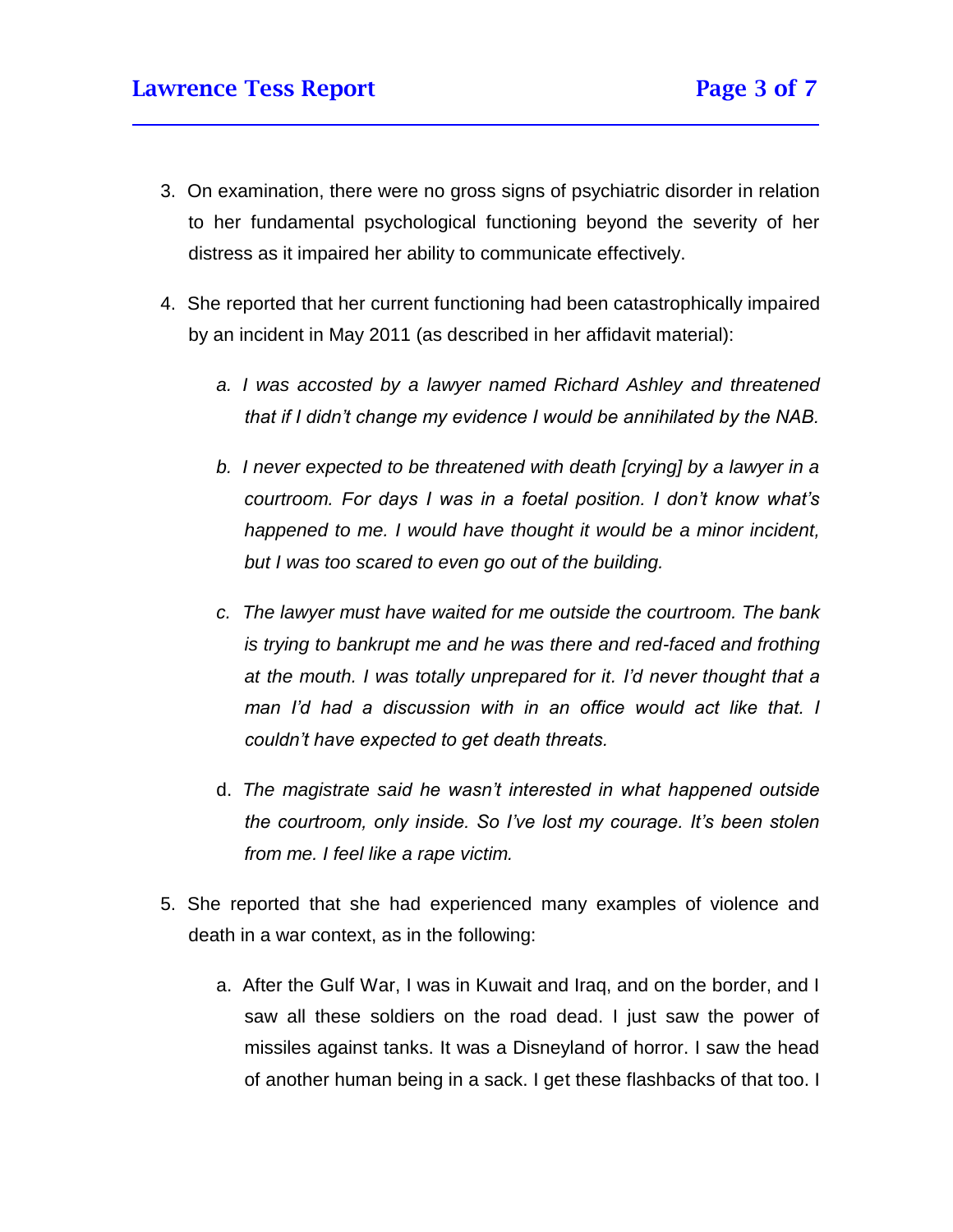was never debriefed about any of it, about burying little babies in Ethiopia.

- 6. In discussion, Ms Lawrence then disclosed, frequently sobbing, a previous episode pre-dating the incident in May.
- 7. Ms Lawrence reported that she had campaigned for the release of Douglas Wood, who had been kidnapped in Iraq and condemned to death. She recalled that she then campaigned to bring the soldiers who had saved Mr Wood to Australia.
- 8. She reported:
	- *a. I underwrote a massive campaign for Iraqi soldiers to be brought to Australia, who had rescued Douglas Wood. I got a call from the colonel who led the platoon because of the threats against them.*
	- *b. I got severely beaten up in my front garden by people who didn't want them here. I got really badly beaten up, around the head, at night time. I thought I was going to get raped (sobbing).*
	- *c. I was totally unprepared for being beaten up.*
	- *d. I never got help because I was not going to be a party to telling people that these soldiers were here.*
	- *e. I've never told anyone before, I don't think. I don't know.*
	- *f. I got the soldiers counselling for having family members killed. One had their father chopped up as a result of the rescue after being blinded and then dumped back home. One child opened the sack and pulled the grandfather's head out.*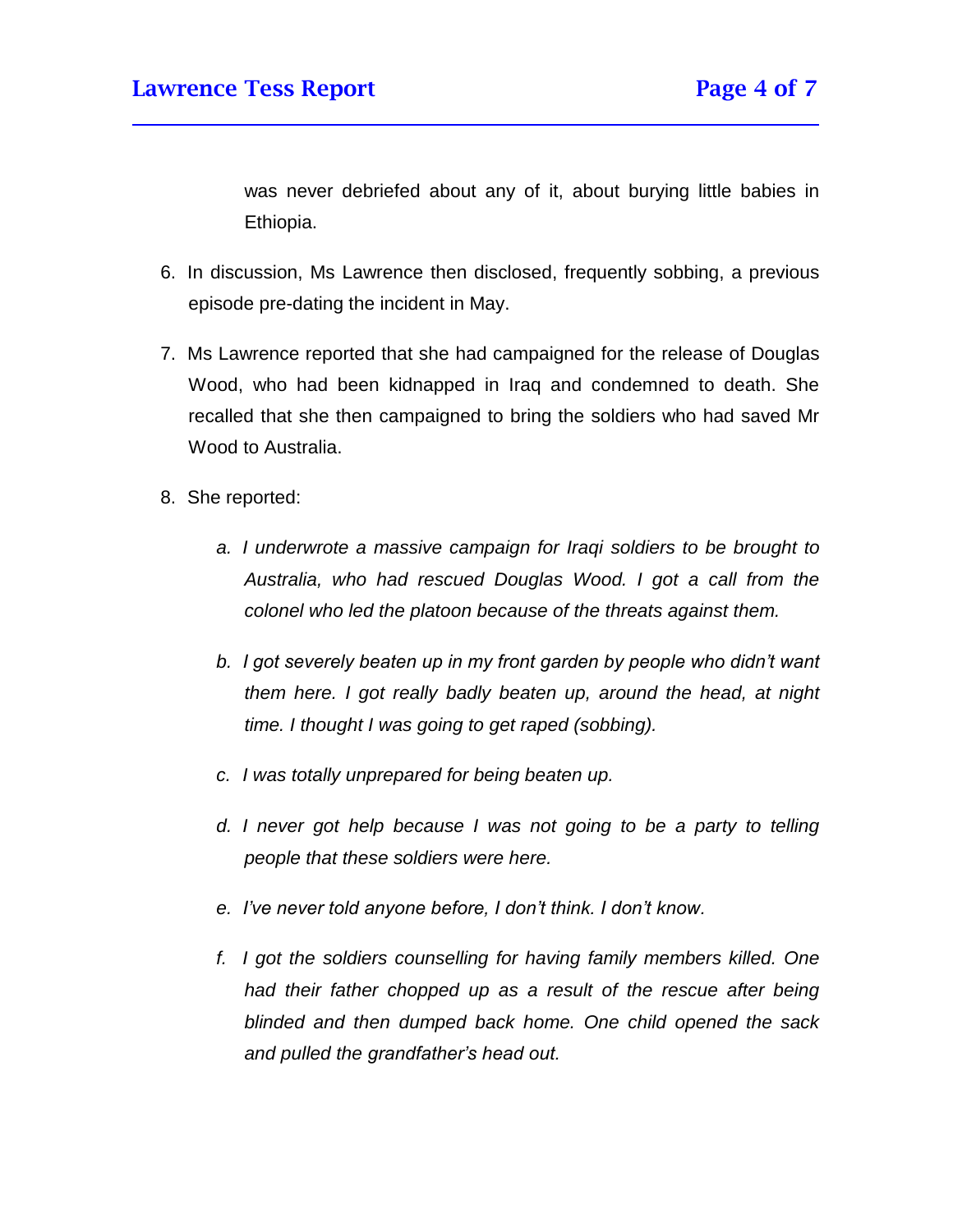- *g. I've been a whistleblower, like with the Intergraph affair, and I don't like bullies but that was all before I got beaten up.*
- *h. I couldn't get help then, because I'd be jeopardizing the lives of the people who I was bringing over.*

# **Opinion**

- 9. In my view, this 2009 episode, untreated, resulted in Ms Lawrence suffering from Post-Traumatic Stress Disorder. In addition to the high levels of distress suffered by Ms Lawrence, she reported:
	- *a. I still have flashbacks from being beaten up, and from seeing Richard frothing at the mouth. It all gets mixed up.*
	- *b. I can't think coherently or strategically. I need help.*
	- *c. I haven't been able to do all the [legal] duties required, because I've been terrified. I've been in a mine field twice and seen people in Ethiopia that I knew would be dead the next day, and survived that. But I couldn't look at legal documents that reminded me of the court [where she was threatened].*
- 10.In my view, it is highly likely that Ms Lawrence suffered from undiagnosed PTSD as a consequence of the reported severe beating in 2009, compounded by her decision (as discussed above) to not disclose the episode or seek treatment.
- 11.This syndrome was exacerbated and re-catalysed to a severe degree by her reaction to the alleged threat made in 2011. In each case, she had been in a place associated with safety, and had been assaulted suddenly and unexpectedly.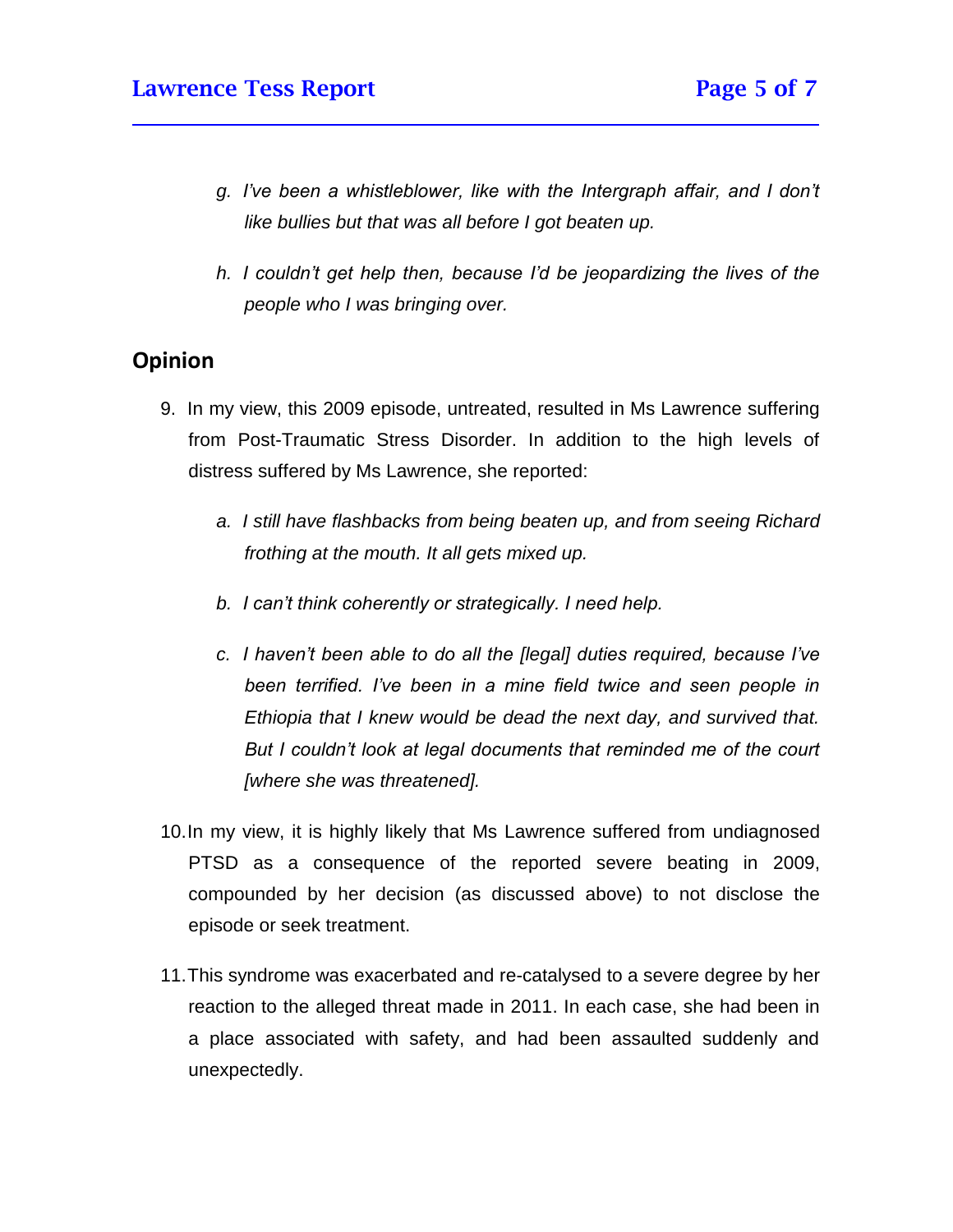- 12.As a consequence, she became unable to address the legal requirements associated with the current litigation:
	- *a. I haven't been able to prepare the case. I couldn't touch legal documents. I couldn't open one because (sobbing) of the incident with the lawyer. It just made me remember it.*
	- *b. I couldn't go to the court. I just couldn't. I feel that I should be there, but (long pauses) I don't know what's happening. It's pathetic.*
	- *c. Last year I saw a punch-up in the hallway outside the court, and the security people did nothing. I actually wrote to the chief magistrate about it, that if someone came in with an AK-47, nothing would be done.*
	- *d. When I was assaulted, I couldn't find anybody to help me. I stayed in the court the whole time, and vomited in the toilet.*
	- *e. I could never represent myself in a court because of what happened. Why can't the court protect me? You're asking me to go into a place where I was not protected. Where can I be safe?*
	- *f. I always thought that the court was for justice. I've always told people to use their voice. And I got ambushed by somebody there.*

# **Summary and Recommendations**

- 1. In my opinion, Ms Lawrence suffers from undiagnosed PTSD arising from her reported severe beating in 2009
- 2. This condition was re-triggered and exacerbated by the incident which she reported in 2011;